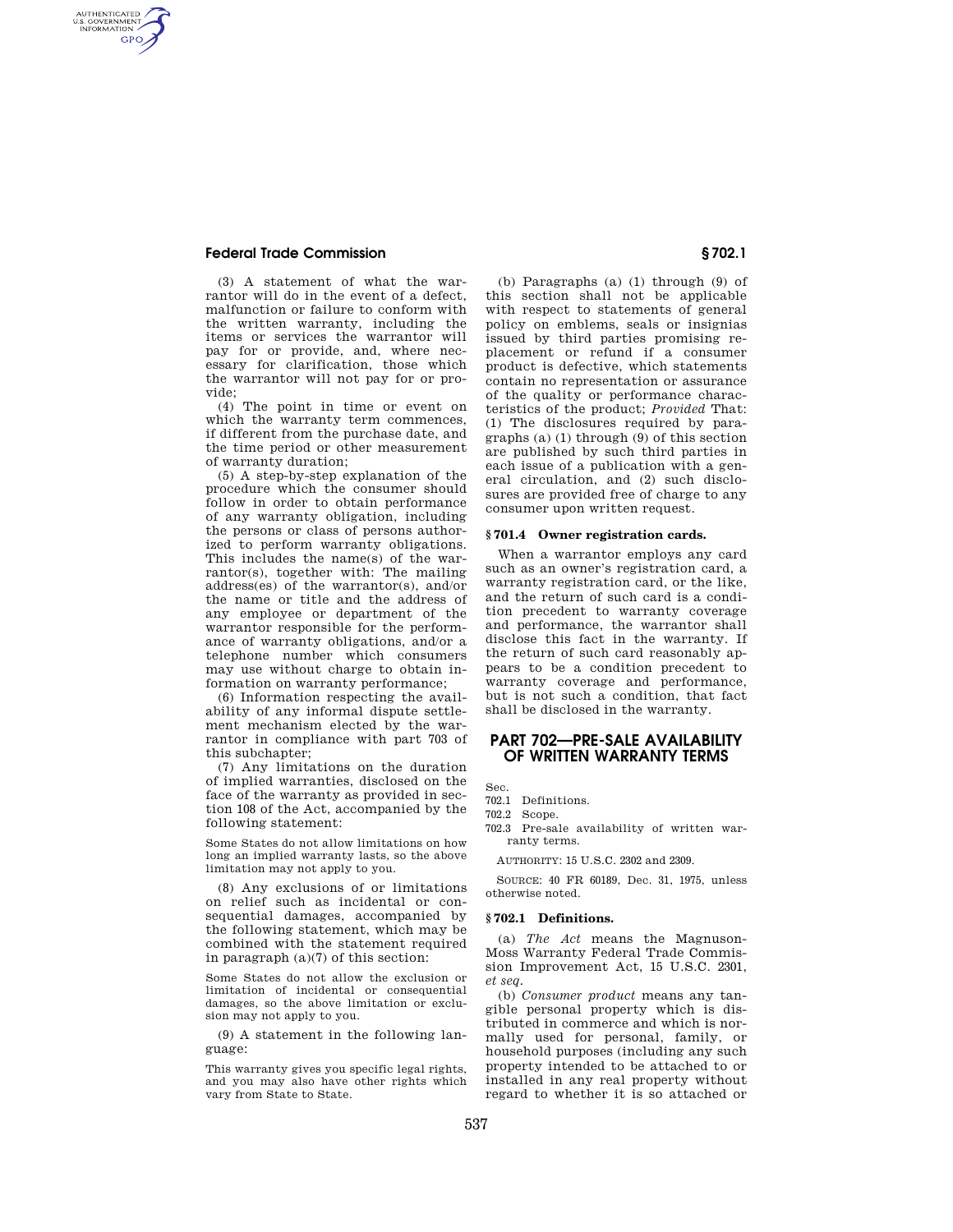installed). Products which are purchased solely for commercial or industrial use are excluded solely for purposes of this part.

(c) *Written warranty* means—

(1) Any written affirmation of fact or written promise made in connection with the sale of a consumer product by a supplier to a buyer which relates to the nature of the material or workmanship and affirms or promises that such material or workmanship is defect free or will meet a specified level of performance over a specified period of time, or

(2) Any undertaking in writing in connection with the sale by a supplier of a consumer product to refund, repair, replace or take other remedial action with respect to such product in the event that such product fails to meet the specifications set forth in the undertaking,

which written affirmation, promise, or undertaking becomes part of the basis of the bargain between a supplier and a buyer for purposes other than resale of such product.

(d) *Warrantor* means any supplier or other person who gives or offers to give a written warranty.

(e) *Seller* means any person who sells or offers for sale for purposes other than resale or use in the ordinary course of the buyer's business any consumer product.

(f) *Supplier* means any person engaged in the business of making a consumer product directly or indirectly available to consumers.

[40 FR 60189, Dec. 31, 1975, as amended at 52 FR 7574, Mar. 12, 1987]

### **§ 702.2 Scope.**

The regulations in this part establish requirements for sellers and warrantors for making the terms of any written warranty on a consumer product available to the consumer prior to sale.

#### **§ 702.3 Pre-sale availability of written warranty terms.**

The following requirements apply to consumer products actually costing the consumer more than \$15.00:

(a) *Duties of seller.* Except as provided in paragraphs (c) through (d) of this section, the seller of a consumer product with a written warranty shall

**§ 702.2 16 CFR Ch. I (1–1–01 Edition)**

make a text of the warranty readily available for examination by the prospective buyer by:

(1) Displaying it in close proximity to the warranted product, or

(2) Furnishing it upon request prior to sale and placing signs reasonably calculated to elicit the prospective buyer's attention in prominent locations in the store or department advising such prospective buyers of the availability of warranties upon request.

(b) *Duties of the warrantor.* (1) A warrantor who gives a written warranty warranting to a consumer a consumer product actually costing the consumer more than \$15.00 shall:

(i) Provide sellers with warranty materials necessary for such sellers to comply with the requirements set forth in paragraph (a) of this section, by the use of one or more by the following means:

(A) Providing a copy of the written warranty with every warranted consumer product; and/or

(B) Providing a tag, sign, sticker, label, decal or other attachment to the product, which contains the full text of the written warranty; and/or

(C) Printing on or otherwise attaching the text of the written warranty to the package, carton, or other container if that package, carton or other container is normally used for display purposes. If the warrantor elects this option a copy of the written warranty must also accompany the warranted product; and/or

(D) Providing a notice, sign, or poster disclosing the text of a consumer product warranty. If the warrantor elects this option, a copy of the written warranty must also accompany each warranted product.

(ii) Provide catalog, mail order, and door-to-door sellers with copies of written warranties necessary for such sellers to comply with the requirements set forth in paragraphs (c) and (d) of this section.

(2) Paragraph (a)(1) of this section shall not be applicable with respect to statements of general policy on emblems, seals or insignias issued by third parties promising replacement or